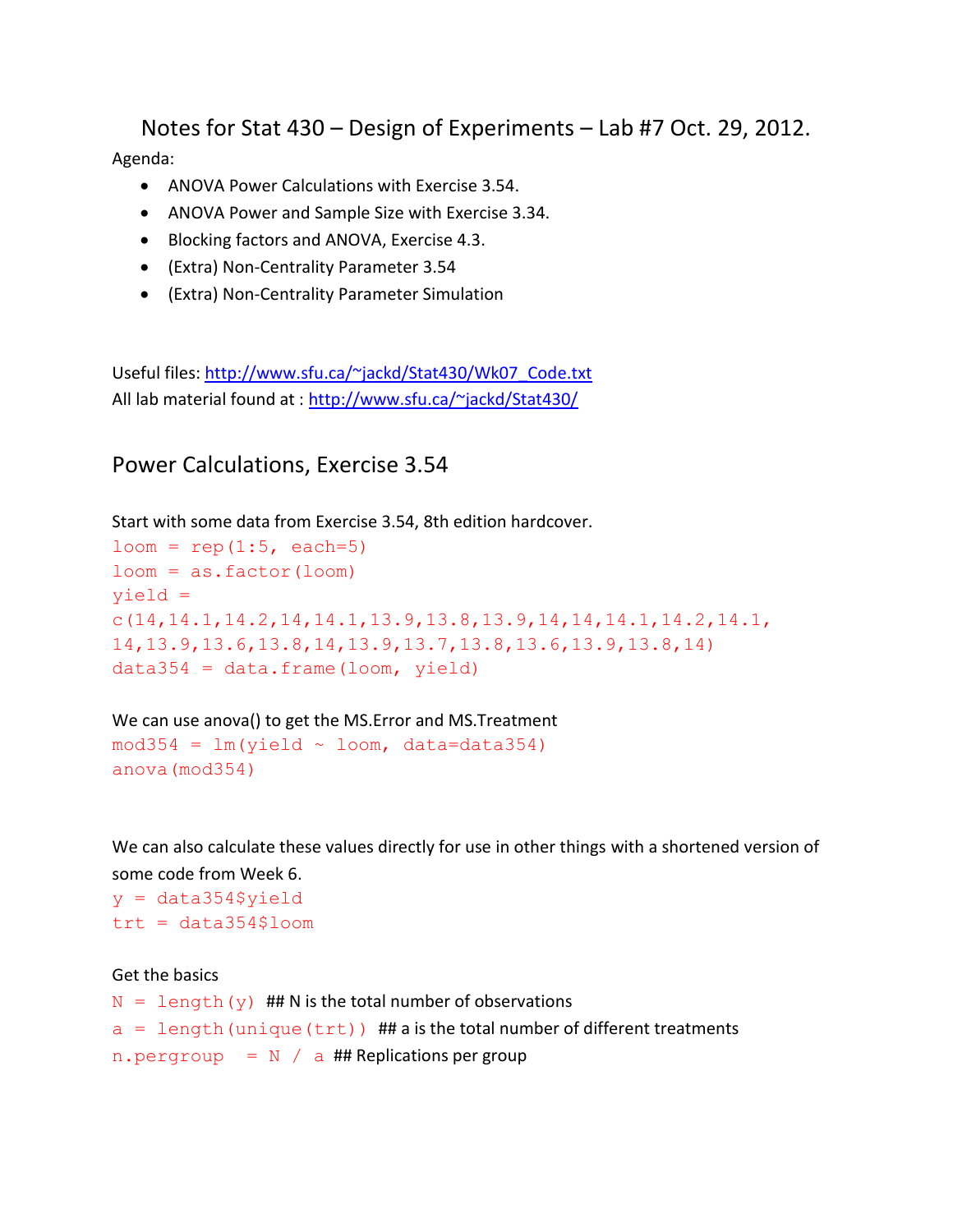```
Get the group means and grand mean
```
yi. bar = by(y, trt, mean)  $y...$  bar = mean(y)

### Get the Mean Squared values

```
SS.Total = sum( (y - \text{mean}(y))^2 )
SS.Treatment = n.pergroup*sum( (yi. bar - y.. bar)^2)
SS.Error = SS.Total - SS.Treatment
```

```
MS.\texttt{Treatment} = SS.\texttt{Treatment} / (a-1)
MS.Frror = SS.Frror / (N - a)
```
We can find the power of this result with  $power$ . anova.test() That is, if this were the true MS.Treatment and MS.Error how often would the result show up as significant?

- groups: number of groups
- n : number of observations per group
- between.var : variance of group means
- within.var : variance within groups (MS error)
- sig.level : type I error chance, alpha
- power : 1 beta

```
power.anova.test(groups = a, n=n.pergroup, 
between.var=var(yi._bar), within.var=MS.Error, sig.level=0.05)
```
(Theory for this continued in extra material on non-centrality parameters)

## Power Calculations, Exercise 3.34

Data. Note there is a typo in the title of the data table; it should read "bleach" for the factor and "brightness" for the response.

```
bleach = rep(1:4, each=5)bleach = as.factor(bleach)bright = c(77.199,74.466, 92.746, 76.208, 82.876, 80.522, 
79.306, 81.914, 80.346, 73.385, 79.417, 78.017, 91.596, 80.802, 
80.626, 78.001, 78.358, 77.544, 77.364, 77.386)
data334 = data frame(bleach, bright)
```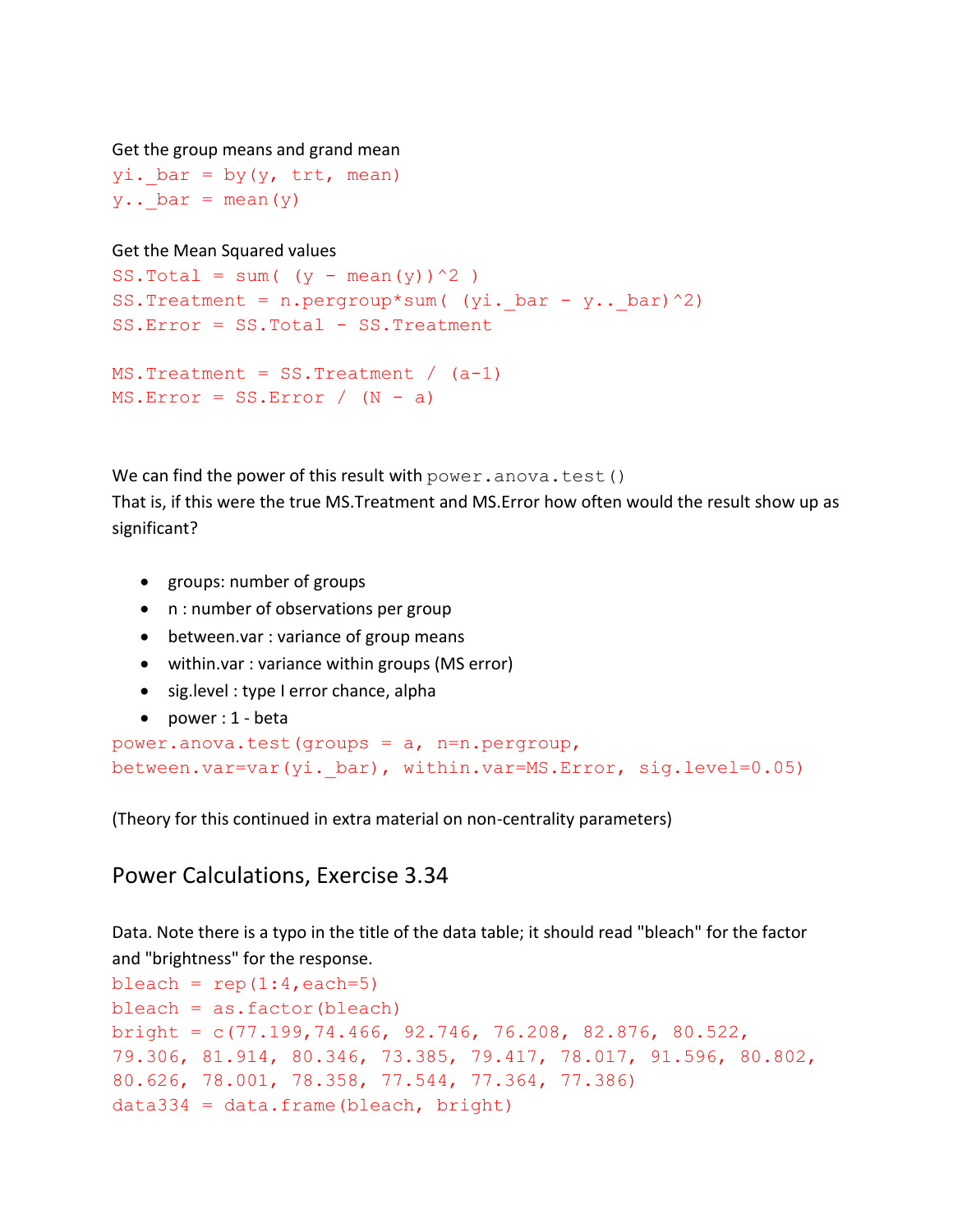```
Start with an ANOVA to get the MS, SS, and p values.
mod334 = lm(bright ~ ~ bleach, data=data334)anova(mod334)
```
#### Now let's see the power

```
y = data334$bright
trt = data334$bleach
yi. bar = by(y, trt, mean)
MS.Error = 23.999
power.anova.test(groups = 4, n=5, between.var=var(yi. bar),
within.var=MS.Error, sig.level=0.05)
```
How big would each group need to be to detect such a difference 90% of the time without sacrificing alpha?

```
power.anova.test(groups = 4, power=0.9,
between.var=var(yi._bar), within.var=MS.Error, sig.level=0.05)
```
# Blocking factors and ANOVA (Chapter 4 Material)

A blocking factor is a factor we should account for but either don't care about or can't control. R treats blocking factors and treatment factors (the ones we DO care about) the same way. We simply run an anova with two factors.

To do that, we'll first need some two-factor data, like that of exercise 4.3, 8th ed. hardcover We're looking at the strength (response) of various chemicals (treatment factor) on cloth. ## However, the cloth doesn't come in a large enough bolt to do all our strength tests together, so we several bolts and each is considered a block.

```
chemical = rep(1:4, each=5)chemical = as.factor(chemical)bolt = rep(1:5, times=4)bolt = as.factor(bolt)strength = 
c(73,68,74,71,67,73,67,75,72,70,75,68,78,73,68,71,71,75,75,69)
data403 = data.frame(chemical, bolt, strength)
```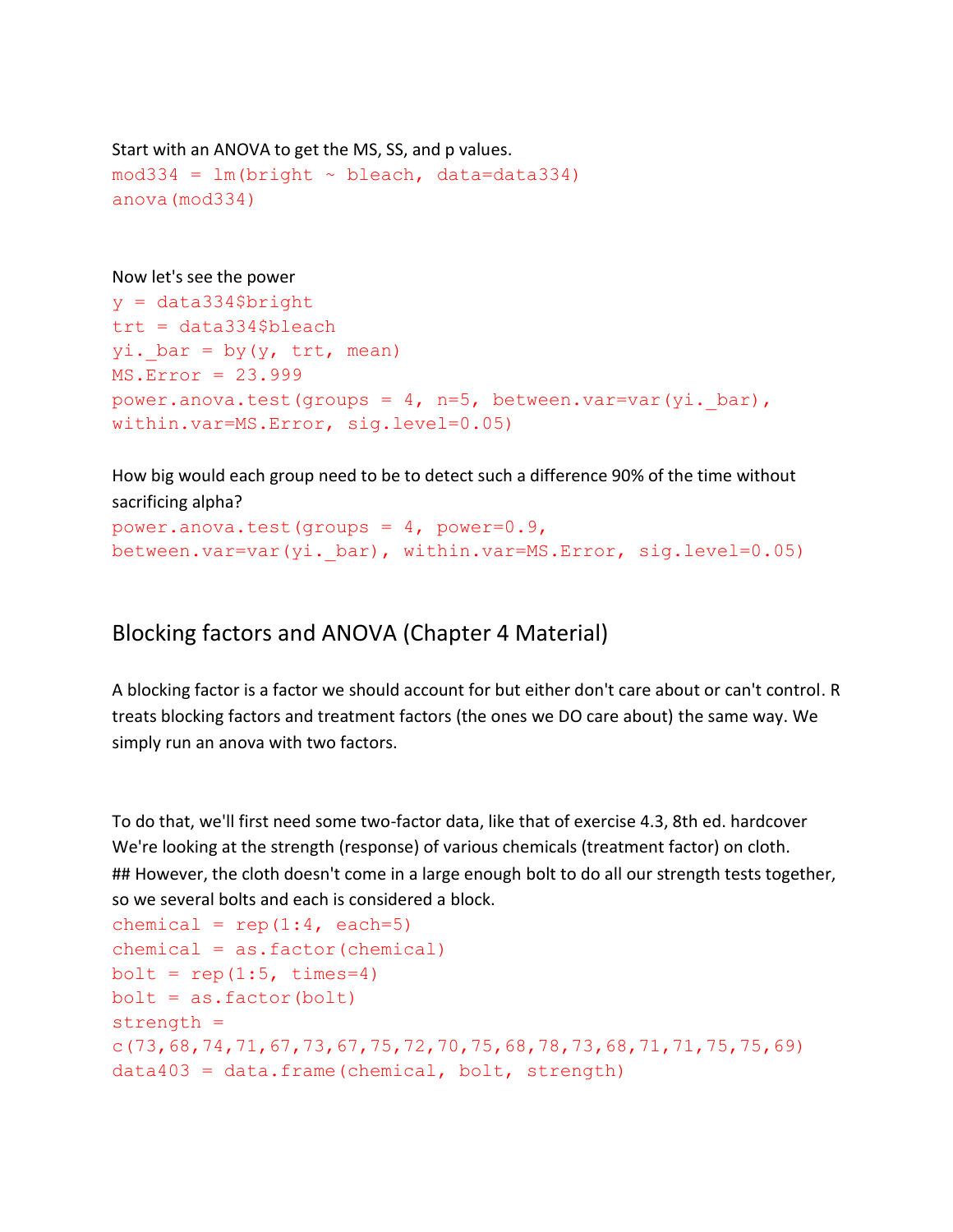```
From this data, we'll build a linear model with two factors
The model is <response> \sim <factor1> + <factor2>
The order of the factors doesn't matter
mod403 = lm(strength ~chemical ~+ bolt, data=data403)summary(mod403)
```
The intercept is the fitted value of the strength of cloth from bolt 1 treated with chemical 1. It isn't exactly the same as the one observation that fits this because the linear model does not fit this data perfectly.

Note that the estimated effect of chemicals 2, 3, and 4 (as compared to chemical 1) are 0.8, 1.8, and 1.6 respectively. If we look at the group means, grouping by chemical, we can see that the means are 0.8, 1.8, and 1.6 larger than the first mean. The same pattern would arise from grouping by bolt.

by(strength, chemical, mean)

## Now for the ANOVA anova(mod403)

|             | DF | Sum Squared | Mean Squared |         | p-value   |
|-------------|----|-------------|--------------|---------|-----------|
| Chemical    |    | 10.15       | 3.383        | 1.3716  | 0.2985    |
| <b>Bolt</b> | 4  | 150.80      | 37.700       | 15.2838 | 0.0001174 |
| Error       | 12 | 29.60       | 2.467        |         |           |
| Total       | 19 | 190.55      |              |         |           |

Response: Strength

Some observations specific to this data:

1. Chemical was not significant at alpha = 0.05 because its F-statistic was not larger than the Fcritical for 3 and 12 degrees of freedom.

2. Bolt was significant. The variance between bolts of cloth does matter, even if the type of chemical does not. Bolt's F-statistic was compared to the F-critical for 4 and 12 degrees of freedom.

3. The multiple r-squared is (10.15 + 150.80) / 190.55 = 0.8447. The remaining 15.53% of the variance is either randomness or some interaction, which we can check graphically (covered in a later lab).

Observations about the ANOVA Table:

1. The total sample was 20, so there are 19 degrees of freedom in total

- There were 4 types of chemical tested, so the chemical factor costs 3 df.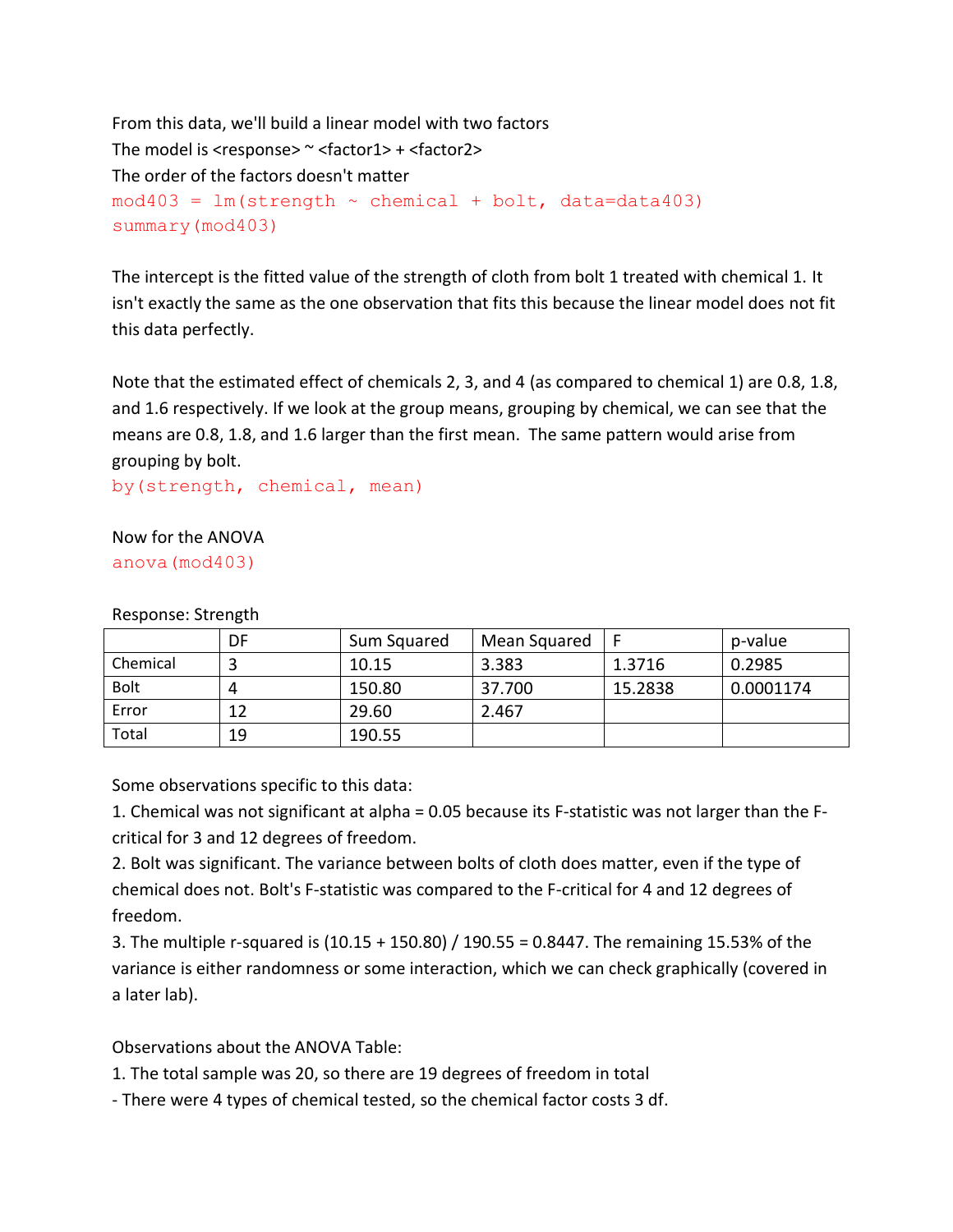- There were 5 bolts (blocks) used, which cost 4 degrees of freedom.

- The remaining 19 - 4 - 5 = 12 degrees of freedom go to the residual error.

2. The sum of squared total is total of the other sum-of-squares.

- Most of the variance in the strength ended up being explained by the differences between bolts, and not between the factor we can actually control, chemical.

3. Mean squared is always (sum squared) / (degrees of freedom)

4. The F value is always (mean squared of this) / (mean squared of error)

Finally, the raw amount of variance (Sum of squared) explained by a factor is unaffected by the other factors in the model. To show this, we'll do the ANOVA again but without the bolt factor.  $mod.simple = Im(strength \sim chemical, data=data403)$ anova(mod.simple)

The SS.Treatment is the same as before. However, the F-statistic and the p-value have changed. Why?

## (Extra) Non-Centrality Parameters – Exercise 3.54

```
power.anova.test(groups = a, n=n.pergroup, 
between.var=var(yi._bar), within.var=MS.Error, sig.level=0.05)
```
What power.anova.test is calculating is the proportion of the non-central F distribution based around the F statistic we observe...

```
Real.F = MS.Treatment / MS.Error
Real.F
```

```
... that is higher than the critical value for the alpha and degrees of freedom given
critical = qf(.95, df1=(a-1), df2=(N-a))critical
```

```
The proportion of the non-central F beyond that is
lambda = SS.Treatment / MS.Error
```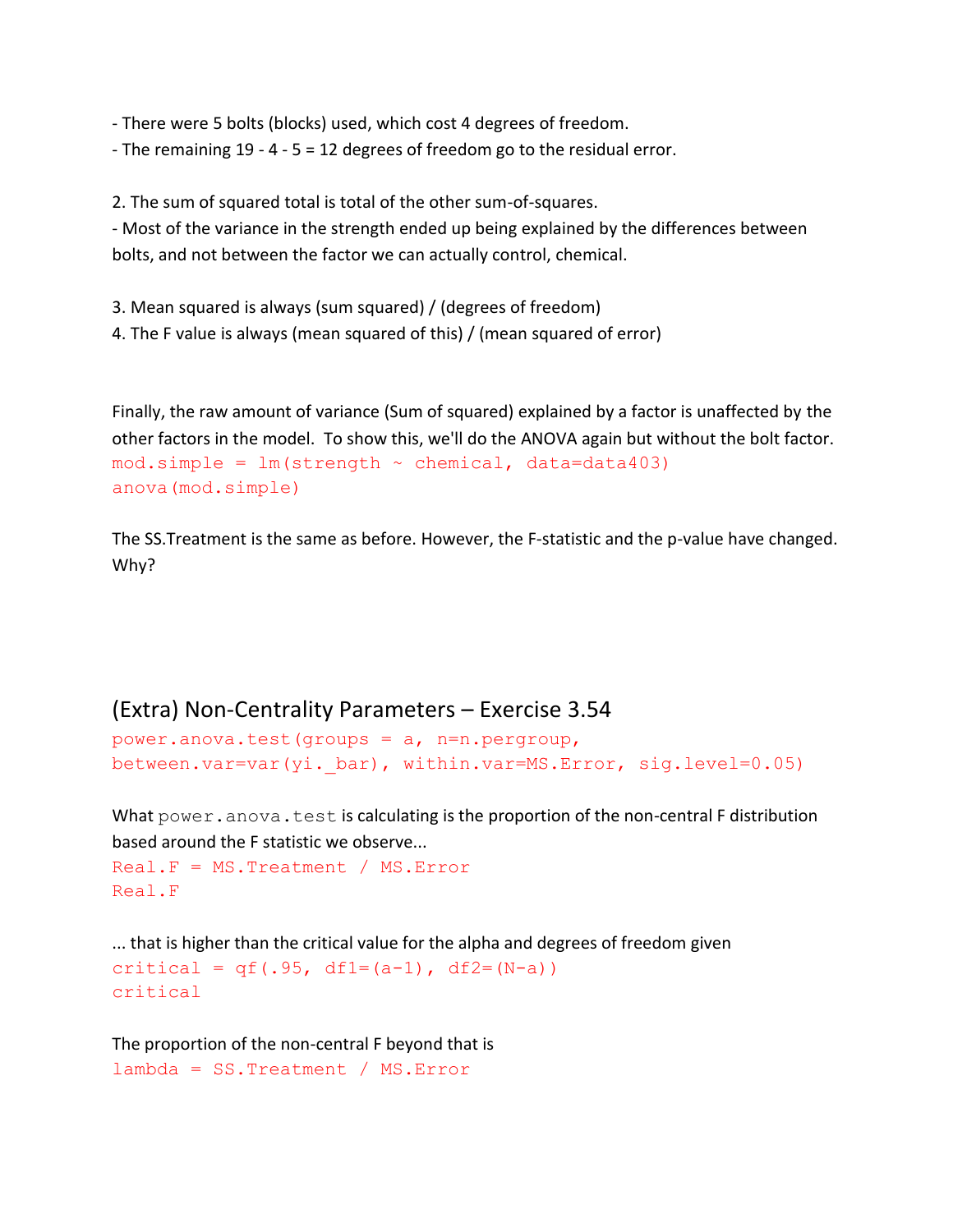```
pf(x=critical, df1=(a-1), df2=(N-a), ncp=lambda, 
lower.tail=FALSE)
```
### Where lambda is the *non-centrality parameter*

Note that this area beyond the critical value is the same as the power found in power.anova.test()

The non-central F is like the usual F distribution, but the non-central F assumes there is a difference in the true means based on the between and within variances observed. The central F assumes there is no difference between the group means. For comparison:

```
curve( df(x, df1=(a-1), df2=(N-a)), 1wd=2, to=0, from=15)curve( df(x, df1=(a-1), df2=(N-a), ncp=lambda, j, lwd=2,to=0,from=15, col="Red", add=TRUE)
abline (v = critical, col="Blue", 1wd=2) ## Draws a vertical line at the critical
point calculated before, adds automatically
```
The non-central (using the calculated non-central parameter above) is in red. Higher F values mean a higher MS.Treatment to MS.Error ratio.

More on the calculation of lambda, the non-centrality parameter, is available at <http://digitalcommons.calpoly.edu/cgi/viewcontent.cgi?article=1002&context=statsp>

# (Extra) Non-Centrality Parameter - Simulation

Done via simulation (See Casella and Berger for a proof of the relationship between normal, chisq, and F distributions)

Power calculations in ANOVA use the non-central F-distribution. The non-centrality comes from the chi-squared distribution.

The chi-squared distribution is the sum on independent standard normals squared. We can generate the chi-squared by randomly generating standard normals, squaring them and adding them.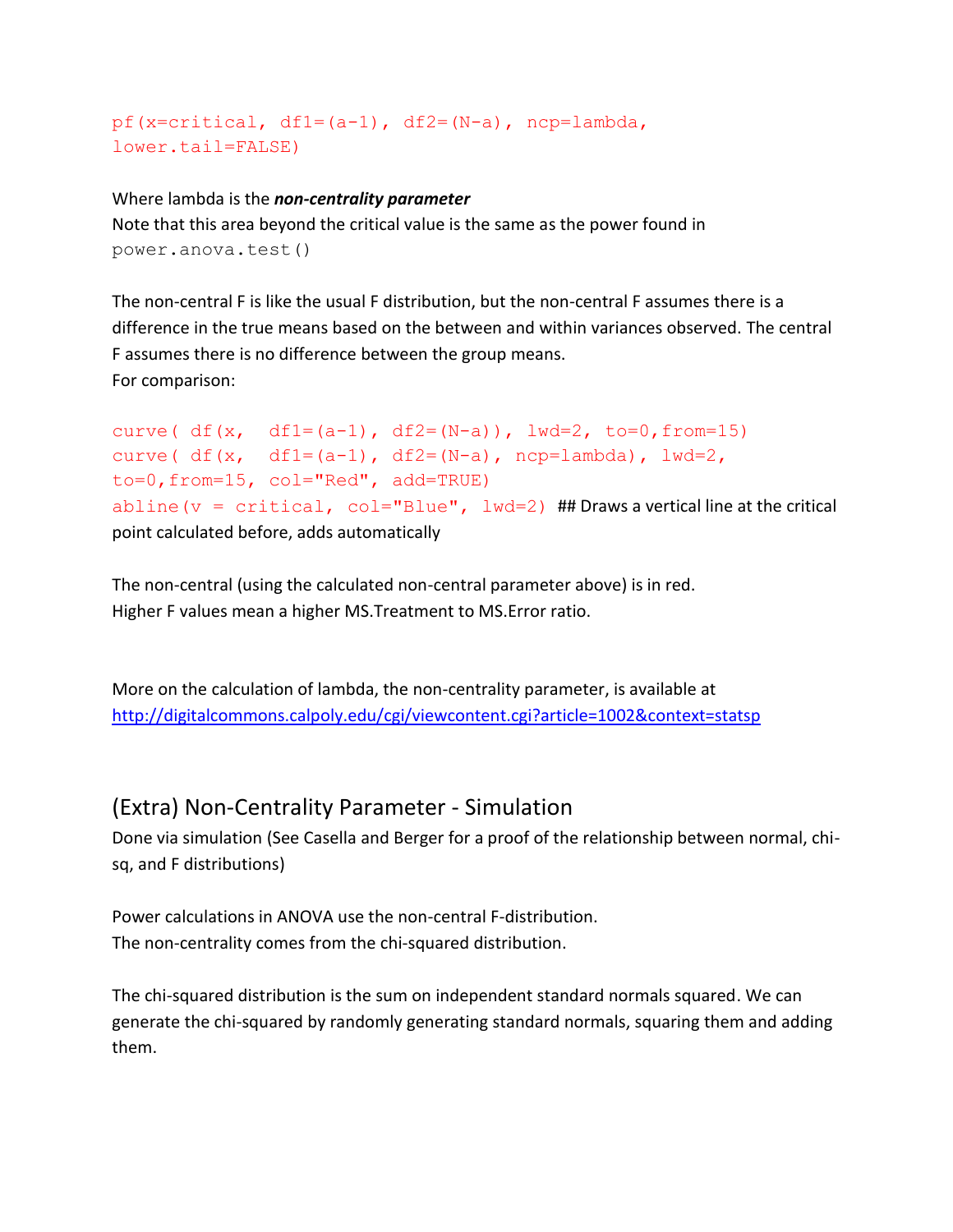```
chi2 = rep(NA,10000)for(k in 1:10000)
{
     z = rnorm(n=10, mean=0, sd=1)
     chi2[k] = sum(z^2)}
```
We summed 10 squared standard normals for each chi-squared, so the degrees of freedom is 10. We can demonstrate this assertion with the curve() function.

```
hist(chi2,prob=TRUE)
curve(dchisq(x,df=10),from=0,to=max(chi2), add=T, lwd=2)
```
Now let's bring the non-centrality parameter in. Instead of squaring the standard normal, let's square the normal with standard deviation of 1 but a mean of some value other than 0.

```
chi2.zmu1 =rep(NA, 10000)
chi2.zmu2 = rep(NA, 10000)chi2.zmu3 = rep(NA, 10000)
for(k in 1:10000)
{
     z.mu1 = rnorm(n=10, mean=1, sd=1)z.mu2 = rnorm(n=10, mean=2, sd=1)z.mu3 = rnorm(n=10, mean=3, sd=1)chi2.zmu1[k] = sum(z.mu1^2)chi2.zmu2[k] = sum(z.mu2^2)chi2.zmu3[k] = sum(z.mu3^2)}
```
The mean of the central chi-squared is its degrees of freedom summary(chi2)

```
The mean of the non-central chi-squared is (1 + mu)^{2} * (degrees of freedom)
Where mu is the mean of the underlying normals behind the non-central chi-squared.
summary(chi2.zmu1)
summary(chi2.zmu2)
summary(chi2.zmu3)
```